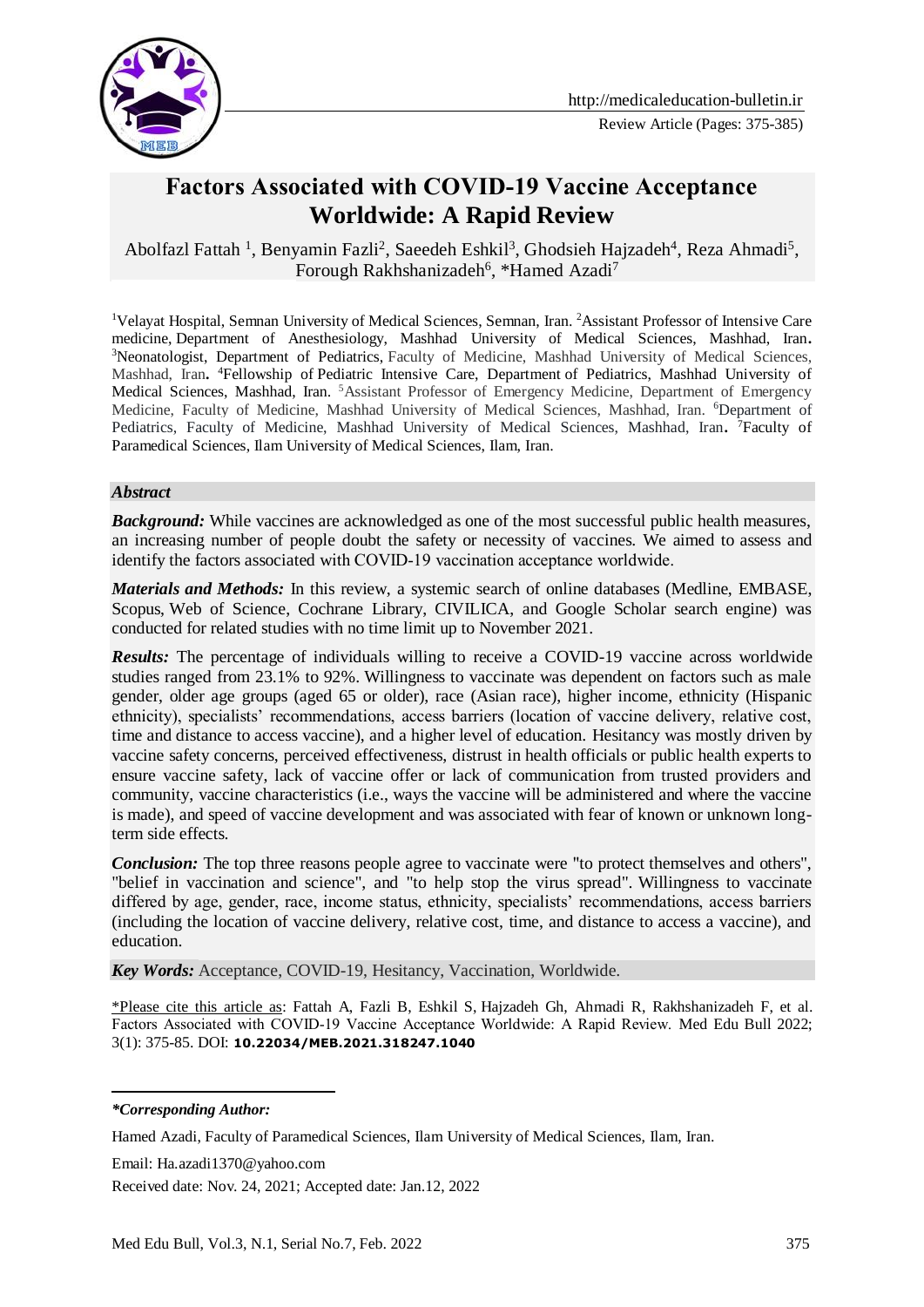#### **1- INTRODUCTION**

 There is a general consensus that the only way to ensure safety is to control the global epidemic in a large percentage of the population, and the vaccine is one of the best and least dangerous methods of immunization of large populations in a short time (1, 2). Previous experiences in the world and the country confirm that the high level of acceptance and coverage of vaccination are important elements in the success of immunization programs (3-5). According to available estimates on achieving group safety with vaccination, and assuming the vaccines are 100% effective, between 60 and 70 percent of the population should be immunized against COVID-19 (6, 7). Due to the lower level of effectiveness of vaccines currently available in the world, this percentage needs to be higher. The World Health Organization (WHO) has identified skepticism about vaccination, unwillingness for or refusal to vaccinate despite its availability as one of the top ten global health threats in 2019 (8-10).

Doubts about vaccination are influenced by many factors. One of these key factors is distrust in the vaccine. According to the results of some studies, concerns about the efficacy and safety of the vaccine (11), fake news on social media and the Internet (10, 8), publication of false and misleading scientific results by anti-vaccine activists on social networks (12), negative perceptions of the rapid development of the vaccine along with recurrent side effects can reinforce the belief that vaccines can cause disease rather than prevention (13), and increase distrust in the vaccine. Knowing the effective factors in accepting the COVID-19 vaccine in the target population and identifying barriers are important strategies to improve the coverage of vaccination among the population. Therefore, the aim of the present study was to assess and identify the factors associated with

COVID‐19 vaccination acceptance worldwide.

#### **2- MATERIALS AND METHODS**

#### **2-1. Data sources**

 In this review study, a systemic search of electronic databases of Medline (via PubMed), Scopus, Web of Science, EMBASE, Cochrane Library, CIVILICA, and Google Scholar search engine was performed with no time limit up to November 2021, using the following keywords alone or in combination: "Corona or Coronavirus", "COVID-19", "Factors Associated", "Affecting Factors", and "Acceptance". The studies were written in English or Persian. The search was done independently and in duplication by two reviewers, and any disagreement between the reviews was resolved by the supervisor.

#### **2-2. Inclusion and exclusion criteria**

Inclusion criteria were all qualitative and survey (observational) data; crosssectional, experimental, prospective, and cohort study designs in English or Persian. Studies that collected data in the period since COVID-19 vaccine approval were included. Animal studies, case reports, letters to the editor, pilot, preliminary, briefs, and studies without access to the required statistical data were excluded.

#### **2-3. Study selection**

Database search was done for suitable studies, abstracts of the studies were screened for identification of eligible studies, full-text articles were obtained and assessed, and a final list of eligible studies was made. This process was done independently and in duplication by two reviewers, and any disagreement was resolved by a third reviewer. References were organized and managed using EndNote software (version X8).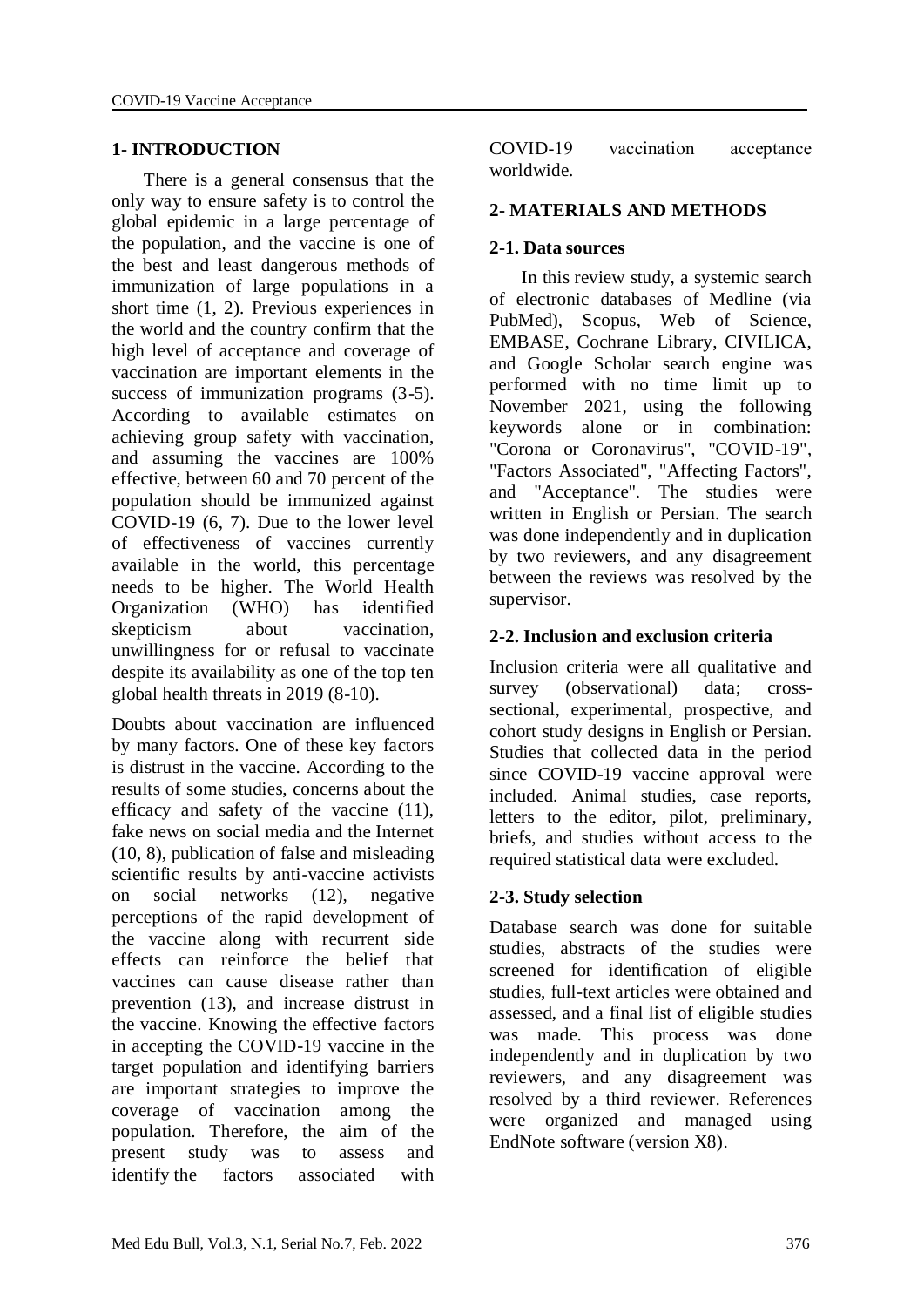#### **3- RESULTS**

 Willingness to receive a COVID-19 vaccine upon availability varied considerably across countries during the pandemic.

### **1. Iran**

**1.** The results of a study on 10,843 people in Qazvin showed that 19.4% of the population would not inject any vaccine, and 29.5% stated that they would only inject a foreign-made vaccine. The findings also showed that the willingness for vaccination was higher in men, married people, people with university education, and rural residents (2).

**2.** According to the results of a study on 384 adults over 18 years in Bushehr, the average trust in the vaccine product was estimated at  $3.34 + 1.08$ , trust in vaccine manufacturers  $3.12 \pm 0.29$ , trust in government and health officials  $3.24 \pm$ 0.38, and overall trust at  $3.23 + 0.48$  (total score=  $5)$  (14).

**3.** In a cross-sectional study on 850 people in Tehran and Kermanshah, the frequency of willingness to receive the COVID-19 vaccine in participants was 66.47%. Of these, 86.02% reported that they will receive any vaccine approved by the Ministry of Health (Iranian / foreign), and 98.13% stated that they would use only the foreign-made vaccine (if available). The variables of age and socio-economic status were significantly related to the tendency to receive the vaccine. According to the results of this study, the tendency to accept the COVID-19 vaccine was moderate (15).

**4.** The results of a study with a target population of 370 Iranians showed that 65.7% of the population were willing to pay for the vaccine. In this study, people were willing to pay for vaccinations, which shows its importance from the people's point of view (16).

**1.** A review of 40 studies showed that the percentage of individuals willing to accept a COVID-19 vaccine across North American studies (15/40) ranged from 40% to 92%. Factors associated with vaccine acceptance focused predominantly on Opportunity and Motivation. Capability factors focused on 'Knowledge'; Opportunity factors identified included 'Environmental context and resources' and 'Social influences', and Motivation factors included 'Beliefs about consequences', 'Social/professional role and identity', 'Reinforcement', and 'Emotion'. Across studies, mistrust in governments and public health agencies was related to lower vaccination acceptance. Overall, 10/40 studies assessed whether vaccine acceptance was associated with race and ethnicity (e.g., Black, Latino, and Asian participants were less likely to express vaccine acceptance vs. white respondents) (17).

**2.** In a national survey of 1,000 people in 2020, results showed that only about a third of the US population reported that they were highly likely to receive a vaccination for the coronavirus and about one in five adults reported that they are very unlikely to take the vaccine under any circumstances (18).

**3.** A cross-sectional online survey of 1,425 parents with children under 18 years aimed to compare COVID-19 vaccine hesitancy (VH) in socio-demographic groups living in Chicago and Cook County, USA (2020). The results showed that 33% of parents reported VH for their children. Non-Hispanic Black parents, parents with lower income, and parents of children with public health insurance had higher levels of VH than compared peers. Additionally, the researchers found lower levels of VH in parents who used family, internet, and health care providers as sources of information about COVID-19 compared to parents who did not use these sources (19).

### **2. USA**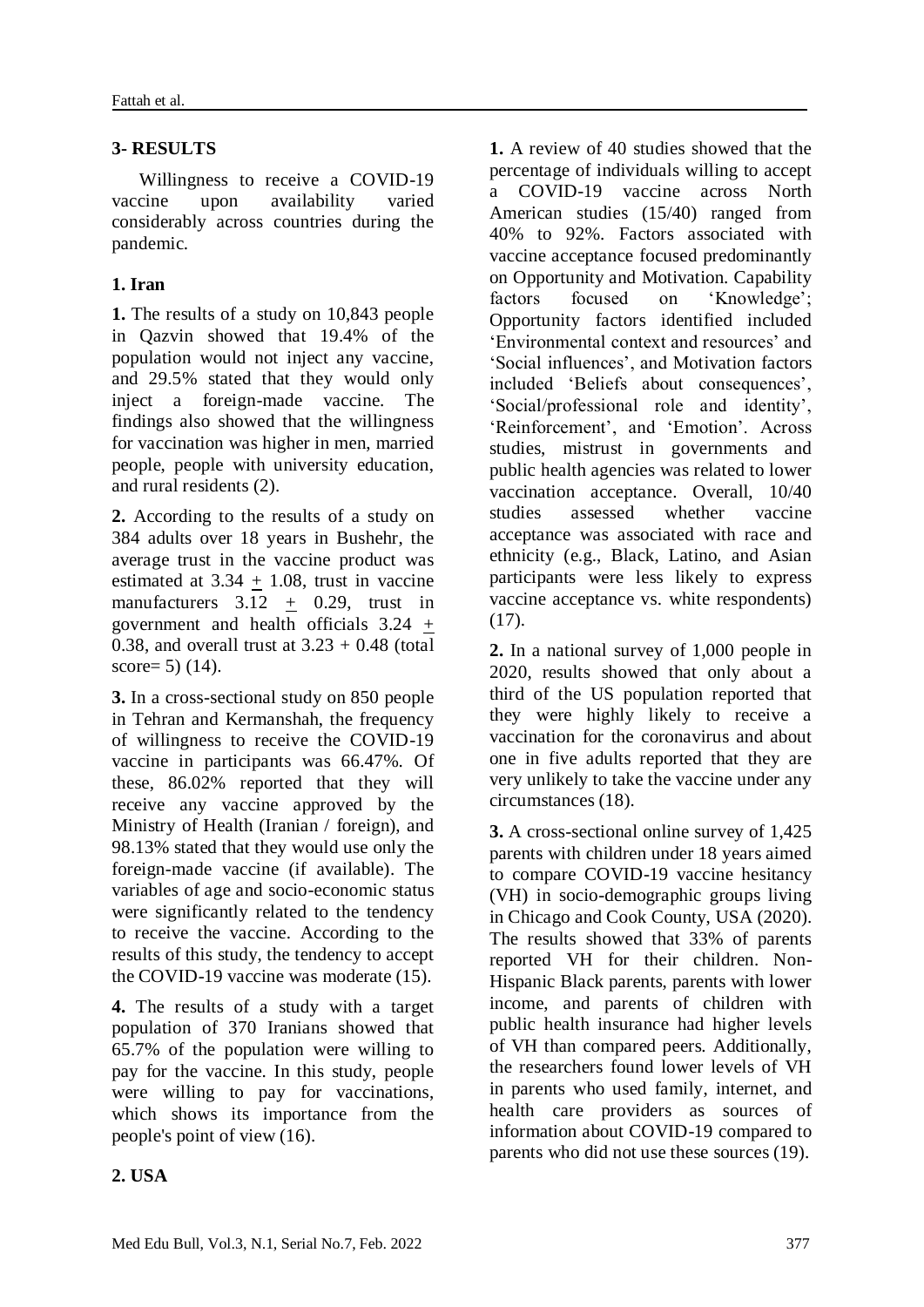**4.** Results of an analysis (survey data from the US Census Bureau's Household Pulse Survey) in the USA showed that the largest declines in vaccine hesitancy were observed among those aged 18-24 and Blacks. The results indicated that differences in the intent to get vaccinated for COVID-19 still exist between racial and ethnic groups (20).

**5.** Results of the analyzed data from the US Census Bureau's Household Pulse Survey of 459 235 US households in 2021 showed that overall, 10.2% would probably not receive a vaccine and 8.2% would definitely not receive a vaccine. Income, education, and state political leaning strongly predicted vaccine hesitancy. The prevalence of vaccine hesitancy was the highest among younger age groups, black Americans, those of  $\geq 2$ races, those with lower education, those with lower income, and those living in Republican-leaning states. Also, two of the top three reasons cited by those who would "definitely NOT" receive a vaccine were related to distrust: 49.0% did not trust the COVID-19 vaccine and 40.0% did not trust the government (21).

**6.** A study including clinical and nonclinical staff, researchers, and trainees (2020) in a medical university in the US showed that 80.4% of scientists and physicians agreed they would receive the vaccine if offered, but 33.6 percent of registered nurses, 31.6 percent of allied health professionals (physical, occupational, and respiratory therapists, radiology technicians), and 32 percent of Master's level clinicians were unsure whether they would receive the vaccine (22).

**7.** In an online survey data from 1,062 college students in South Carolina (USA) in 2020 aimed to explore COVID-19 vaccine acceptance among college students, 60.6% of college students were likely or definitely to receive a COVID-19 vaccine, 24.3% were considered as refusal

group, and 15.1% were considered as hesitant. Duration of vaccine protection, vaccine accessibility, and authoritative advice (e.g., if vaccination is recommended by schools, government, or doctors) were considered important among the acceptance group. Negative consequences of vaccination and vaccine characteristics (i.e., ways the vaccine will be administered, and where the vaccine is made) were considered important by the refusal group (23).

# **3. Turkey**

**1.** A cross-sectional study in Turkey among 384 people aimed to estimate the frequency of vaccine refusal against COVID-19 vaccines and to identify the underlying factors for refusal or hesitation. The results showed that 45.3% of the participants were hesitant about receiving the COVID-19 vaccine and 89.6% of the participants were hesitant about getting their children vaccinated. Those who do not consider COVID-19 disease as a risk to their health were 22.9%, and 32.8% thought that they would be protected from the disease by natural and traditional ways (24).

### **4. Middle-income countries**

**1.** In a study, using data from 20,176 respondents in 13 studies in ten middleincome countries (LMICs) in Africa, South Asia, and Latin America, acceptance averaged 80.3%, ranging between 66.5% and 96.6% compared with the United States (mean 64.6%), and Russia (mean 30.4%). Vaccine acceptance in LMICs was primarily explained by an interest in personal protection against COVID-19, while concern about side effects was the most common reason for hesitancy. The personal protective benefit of vaccination was the most frequently cited reason for vaccine acceptance. Concern about side effects was the most commonly cited reason for vaccine hesitancy (25). The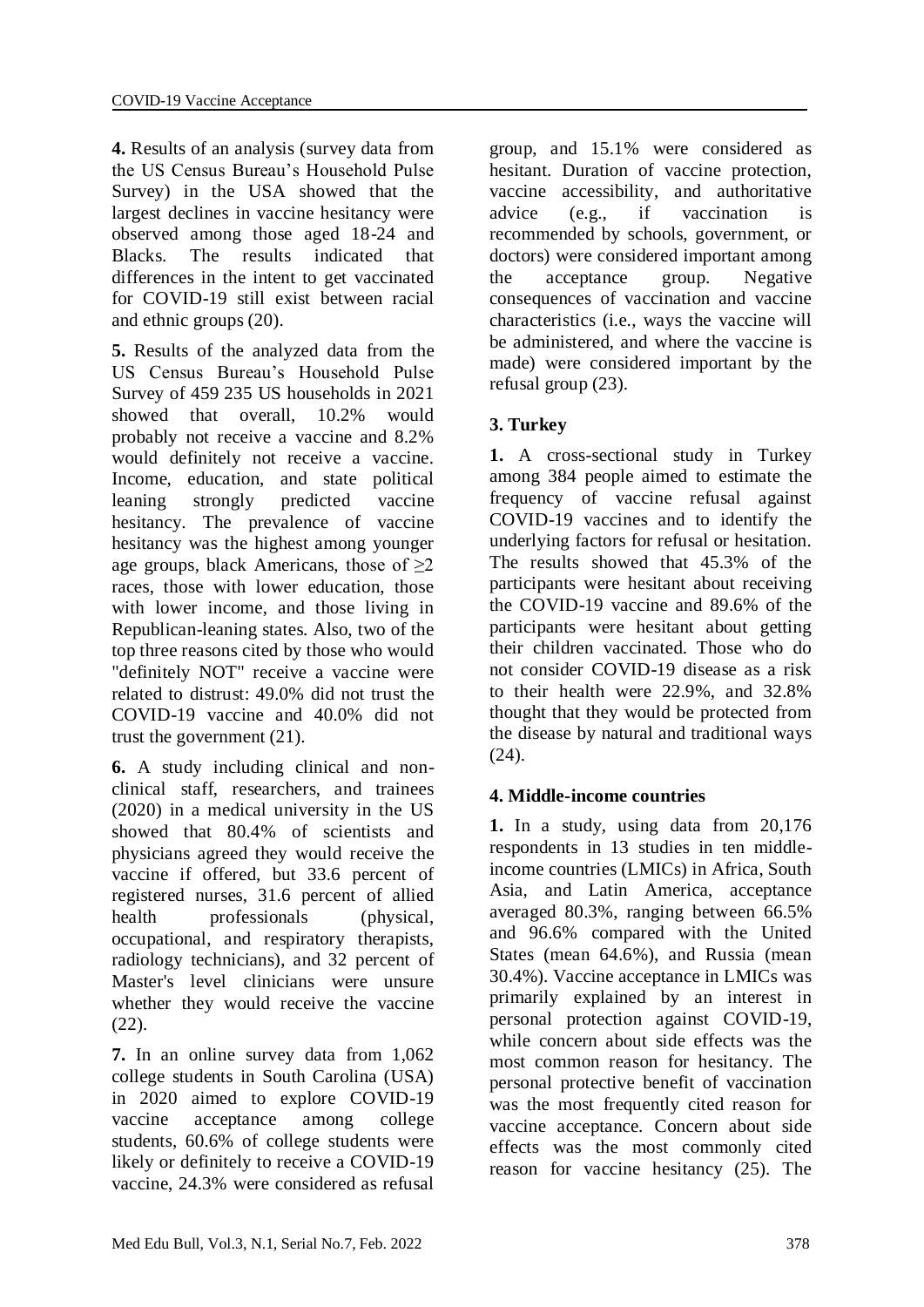acceptance rate in every LMIC sample is higher than in the United States (64.6%, 95% CI: 61.8–67.3%), and Russia (30.4%, 95% CI: 29.1–31.7%).

### **5. Australia**

**1.** Results of an Australian longitudinal study showed that in June, 87% (1195 of 1371) of the participants said they would receive the COVID-19 vaccine if it became available (26); in July 2020, this percentage was 90% (p=0·030, n=997).

**2.** The results of a content analysis showed that the most common reasons for willingness or reluctance to receive a COVID-19 vaccine included "to protect themselves and others" (29% [817 of 2859]), "belief in vaccination and science" (16% [448 of 2,859]), and "to help stop the virus spread" (15% [419 of 2,859]). Willingness to vaccinate differed by both age and education  $(p<0.05)$  (27).

### **6. China**

Results of a study aimed to estimate the COVID-19 vaccine demand and hesitancy in China with a total of 3,541 complete responses, showed that 83.5% reported vaccination intent, of which only 28.7% stated a definite intent. Perceived benefits have a strong and positive effect on vaccination intention. Concerns of sideeffects and efficacy negatively influenced the vaccination intention. Knowing the vaccine has been received by many in the public may serve as a cue to action for vaccination intent. Nearly two-thirds reported a preference for a domesticallymade over foreign-made COVID-19 vaccine (28).

### **7. UK**

**1, 2.** Results from the UK Household Longitudinal study showed that 82% of participants were willing to receive the COVID-19 vaccine. Females were more likely to be vaccine-hesitant compared to males. Younger people were more likely to be vaccine-hesitant. The highest intention to vaccinate was in the 75+ age group with 96% stating that they would be likely/very likely to be vaccinated. Vaccine hesitancy was the highest in Black or Black British groups, with 72% stating they were unlikely/very unlikely to be vaccinated. Pakistani/Bangladeshi groups were the next most hesitant ethnic group with 42% being unlikely/very unlikely to be vaccinated. Any other groups with White background (including Eastern European groups) also had a higher chance of unwillingness to be vaccinated. Barriers to vaccinating include perception of risk, low confidence in the vaccine, distrust, access barriers, inconvenience, sociodemographic context, and lack of endorsement, lack of vaccine offer, or lack of communication from trusted providers and community (29, 30).

**3.** In a non-probability online survey with 5,114 UK adults (18+ years old) in 2020, results showed that 71.7% (n=3,667) were willing to be vaccinated, 16.6% (n=849) were highly unsure, and 11.7% (n=598) were strongly hesitant. Hesitancy was associated with younger age, female gender, lower income, and ethnicity (31).

### **8. USA and UK**

**1.** Around 36% in the UK and 51% in the US reported they are either uncertain or unlikely to be vaccinated against COVID-19. The anti-vaccination group heterogeneous, with misinformation characterized by 1) distrust in science and the selective use of expert authority, 2) distrust in pharmaceutical companies and government, 3) simplistic explanations, 4) use of emotion and anecdotes to impact rational decision-making, and 5) development of information bubbles and echo chambers (32).

**2.** In another study, 36% and 51% of respondents in the UK and US, respectively, reported they were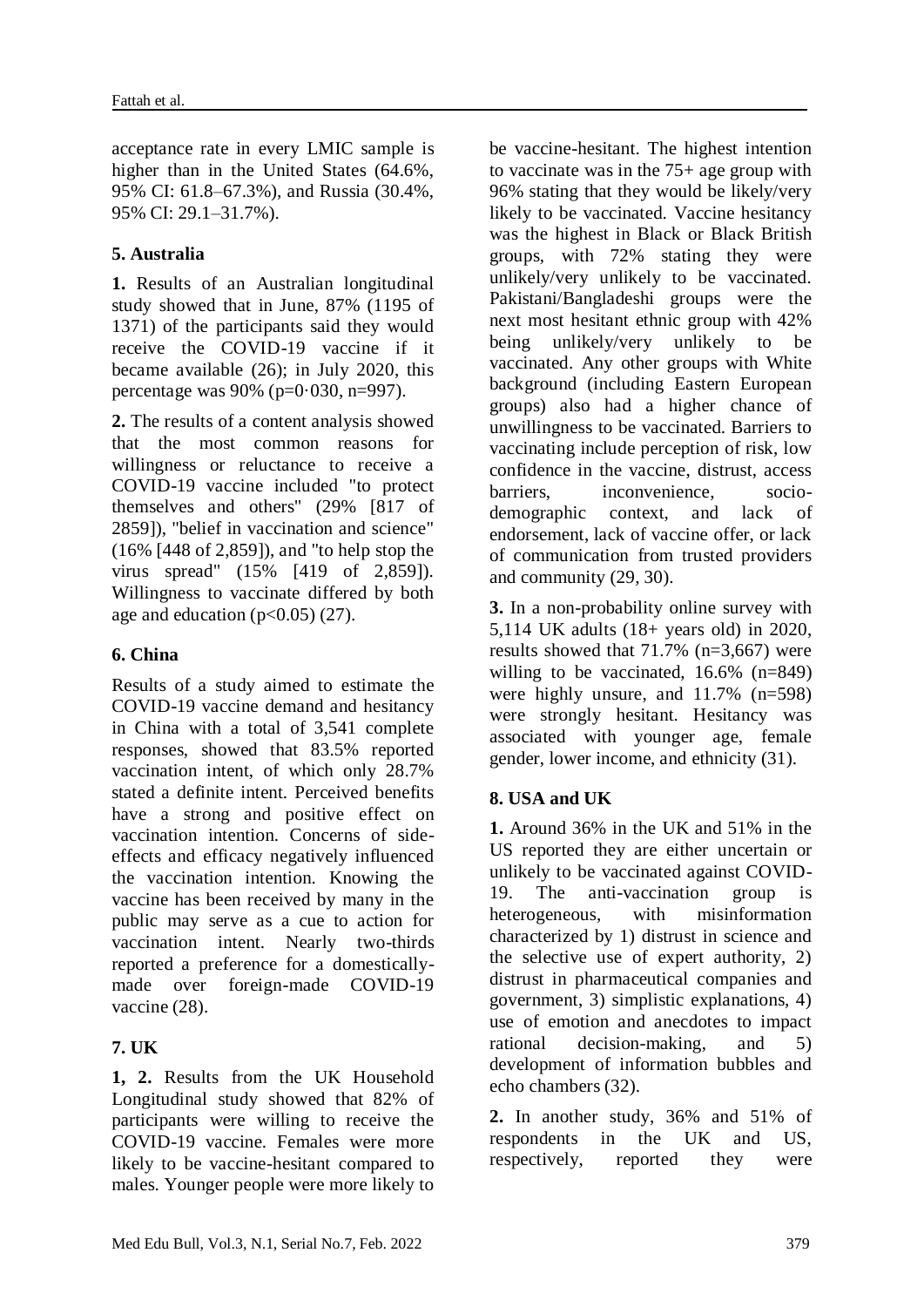'uncertain' or unlikely to be vaccinated (33).

#### **9. Canada**

**1.** The results of a study based on a Statistics Canada crowdsourcing online questionnaire conducted in 2020 showed that 57.5 percent of the population indicated that they would very likely receive a COVID-19 vaccine, whereas 19 percent reported they are somewhat likely to receive vaccinated. Canadians who were aged 65 or older and had higher levels of education (higher than a bachelor's degree) were more likely to receive a COVID-19 vaccine. Results showed that Canadians who are unlikely to vaccinate are mostly concerned about vaccine safety, risks, and side effects. The top two reasons were a lack of confidence in the safety of the vaccine (54.2%), and concerns about its risks and side effects (51.7%) (34).

**2.** Another study reported that 48 percent of Canadians would get immunized immediately. People older than 65 were most likely to get immunized. People reporting they would wait to get vaccinated or not receive a vaccine expressed concern for long-term side effects (35).

**3.** The Social Contours and COVID-19 survey in Saskatchewan (Canada) reported those who showed vaccine hesitancy (did not know if they would accept the vaccine) had lower education, were female, newcomers (last 20 years), or Indigenous, and reported high or moderate risk to exposure in the past seven days (36).

**4.** Another study reported that 74 percent of Calgarians (Canada) intended to receive a COVID-19 vaccine when available to the public. Older people (aged 65 or older) were more likely to receive a COVID-19 vaccine compared to younger Calgarians (37).

**5.** A review by Mondal et al. (2021) showed that a higher willingness to vaccinate was associated with factors of the male gender, older age, being a physician, less work experience, comorbidities, acceptance of seasonal influenza vaccination, higher confidence in the vaccine, positive attitude towards a COVID-19 vaccine, fear about COVID-19, individual perceived risk about COVID-19, and contact with suspected or confirmed COVID-19 patients. Hesitancy was mostly affected by vaccine safety concerns, perceived effectiveness, distrust in the ministry of health or public health experts to ensure vaccine safety, speed of vaccine development, and associated side effects (38).

### **10. US and Canada**

**1.** A cross-sectional study across the US and Canada reported that 20 percent of Canadians would not get vaccinated if the vaccine was available. The most significant correlation was between vaccine refusal and mistrust of the benefit of a COVID-19 vaccine. Female gender, completed or partial college education compared incomplete education, being unemployed, and minority status were all significant factors for vaccine refusal (39).

### **11. Pakistan**

**1.** Results of a study in Pakistan (with 318 participants) showed that concern for serious side effects was the most common issue (154, 48.42%) among all groups of people. The participants reported that they might be convinced to get vaccinated if more published data related to vaccine efficacy and safety is available (118, 37.1%), they observe no side effect in vaccine recipients (90, 28.3%), or if higher government officials receive the same vaccine (39, 12.3%). The main reason for hesitancy was the fear of known or unknown long-term side effects (48.42%). Other important concerns included doubts over vaccine efficacy and past COVID-19 infection being considered protective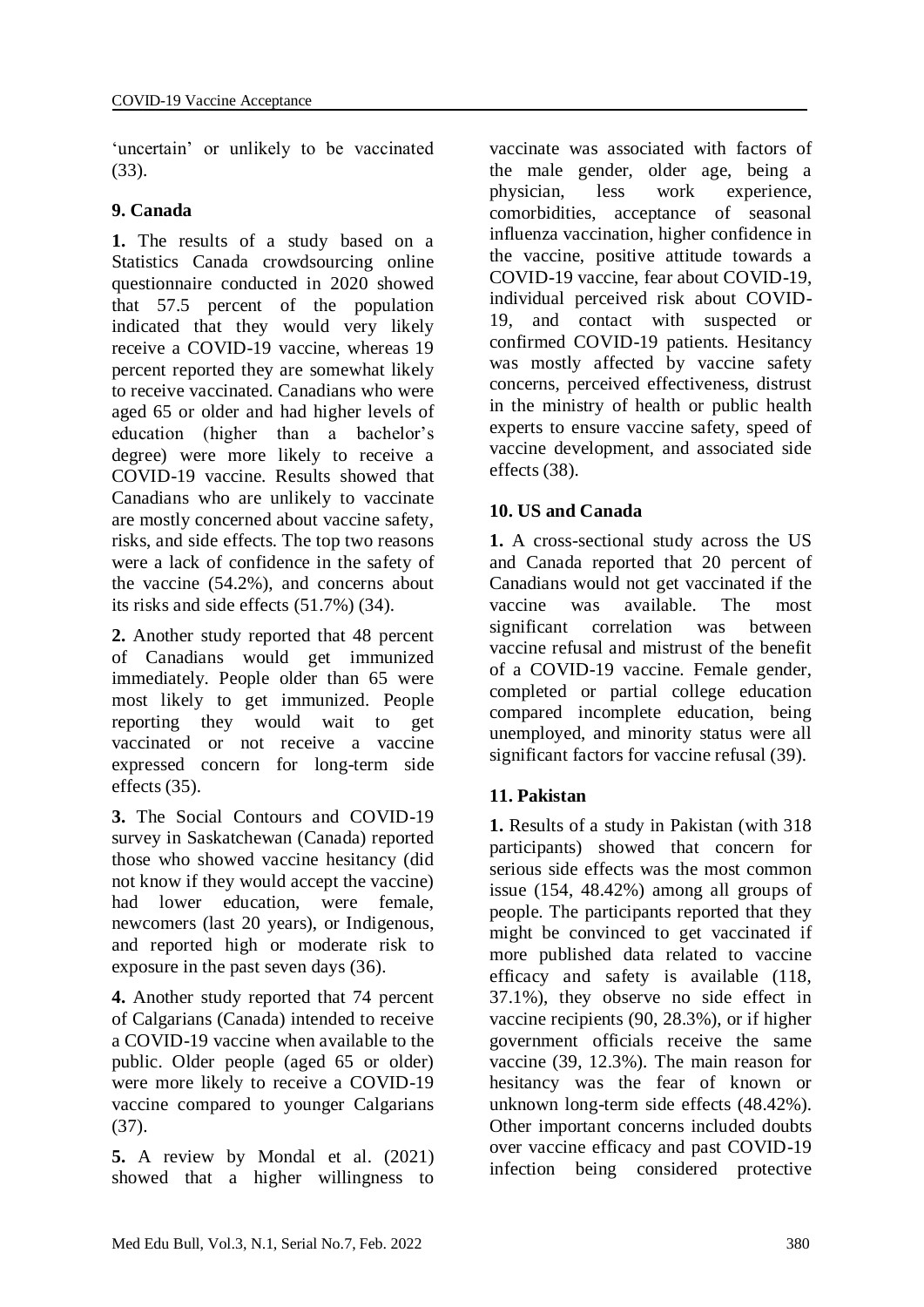against reinfection. The participants reported that they might be convinced to receive the Sinopharm vaccine if more published data related to vaccine efficacy and safety is available, if they observe no serious side effects among vaccine recipients or if higher government officials receive the same vaccine (40).

### **12. France**

**1.** A survey in France among healthcare workers (2020) reported 'high' acceptance in 48.6 percent and hesitancy/reluctance in 28.4 percent (41) of the participants.

# **13. Portugal**

**1.** A study on 1,943 individuals to assess and identify factors associated with COVID‐19 vaccine hesitancy in Portugal (2020-21) showed that 35% of the participants would receive the vaccine as soon as possible, 56% would wait before receiving the vaccine, and 9% would not receive the vaccine. Younger age, loss of income during the pandemic, no intention of receiving the seasonal flu vaccine, low confidence in the COVID‐19 vaccine and the health service response during the pandemic, worse perception of government measures, perception of the information provided as inconsistent and contradictory, and answering the questionnaire before the release of information regarding the safety and efficacy of COVID‐19 vaccines were associated with both refusal and delay (42).

### **14. South Africa**

**1.** Burger et al. analyzed from Wave 4 of the NIDS-CRAM Wave 4 and reported that 29% of South African adults were hesitant about vaccines. The main reasons for low vaccine intent were being worried about side effects (31%), disbelief in their effectiveness (21%), distrust in vaccines or being against vaccines in general (18%), and being afraid or feeling unsure about the safety of the new vaccine (14%). Results showed that younger individuals (18–24 years), and Africans/Blacks (74%) were significantly more likely to be vaccine-hesitant than older individuals. Also, of adults with tertiary education, 75% were willing to receive a COVID-19 vaccine (43).

### **15. Other studies**

**1.** In a rapid review, results showed that a community-level vaccine coverage of 80+% will be required to protect the community from infection, depending on the vaccine efficacy and duration of protection  $(44)$ .

**2.** In recent studies in 19 countries, the percentage of people reporting they would receive a 'proven, safe, and effective vaccine' ranged from 90% in China to 55% in Russia (45).

**3.** A systematic review of 11 studies (2020) on Health Care Workers' intention to accept COVID-19 vaccination reported that the acceptance for vaccination was 55.9 percent (46).

**4.** Between April and July 2020, willingness to vaccinate has ranged from 58% in the USA (47) to 64% in the UK (48), and 74% in New Zealand (49).

**5.** Results of a national cross-sectional survey using an internet panel of 957 people (606 Jews, 351 Arabs), aged 30 and over in 2020 showed that 27.3% of the Jewish men and 23.1% of the Arab men wanted to be vaccinated immediately, compared with only 13.6% of Jewish women and 12.0% of Arab women. Higher education was associated with less vaccine hesitancy. Also, the ethnic and gender differences persisted after controlling for age and education. Other factors associated with vaccine hesitancy were the belief that the government restrictions were too lenient and the frequency of socializing before the pandemic (50).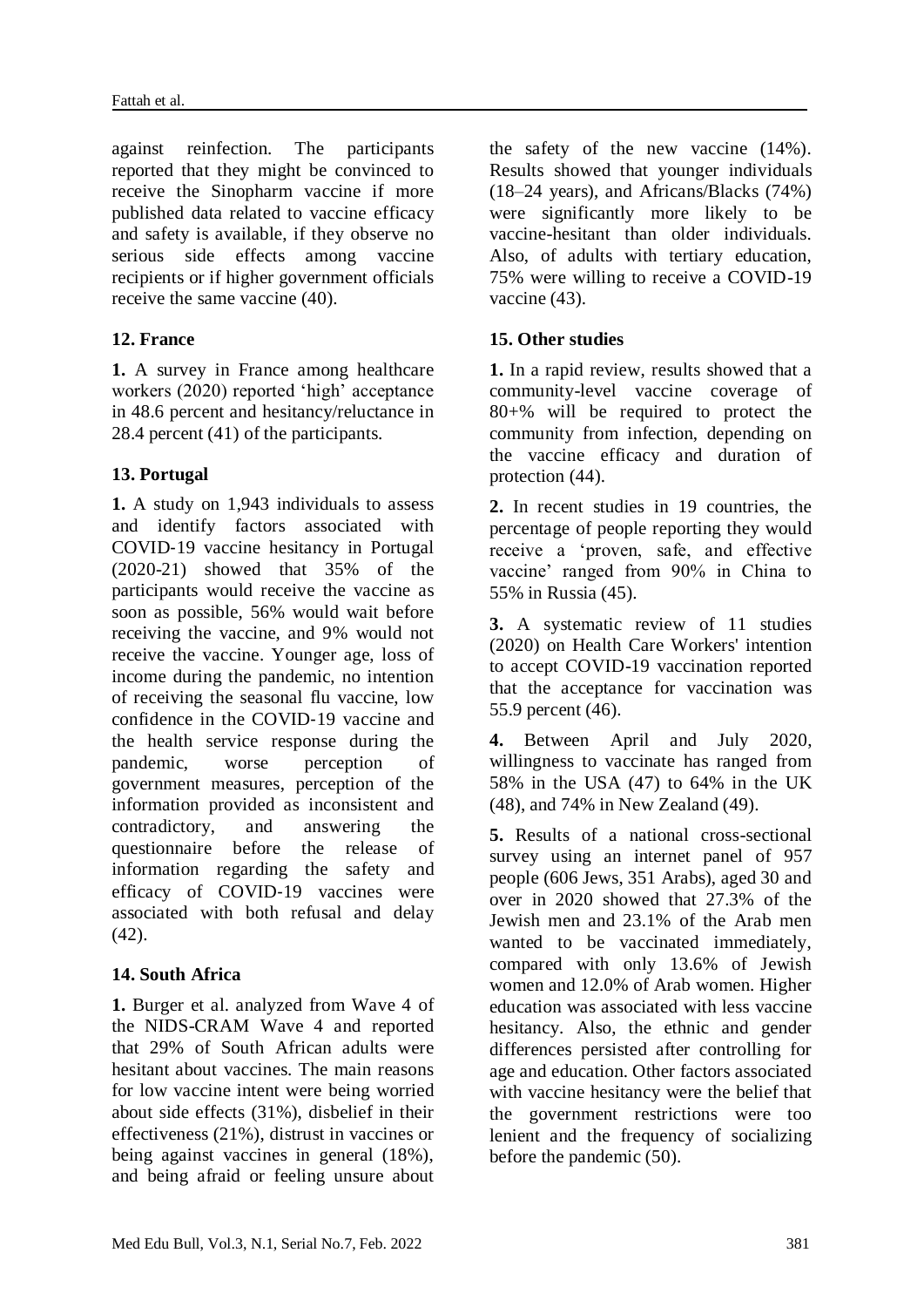**6.** Results of 1,941 questionnaires (healthcare workers and members of the general Israeli population) regarding the acceptance of a potential COVID-19 vaccine showed that healthcare staff involved in the care of COVID-19 patients and individuals considering themselves at risk of disease were more likely to selfreport acceptance to COVID-19 vaccination. In contrast, parents, nurses, and medical workers not caring for COVID-19 patients expressed higher levels of vaccine hesitancy. Vaccine acceptance among doctors (78%) was significantly higher than nurses (61%; p<0.01). There was a significantly higher intended COVID-19 vaccine compliance (96%) among responders who lost their job during the crisis or who stayed home but were confident about returning to work when possible ( $p < 0.01$ ). Of greatest concern to both physicians and the general population alike were fears of the vaccine's safety, especially given its rapid development (51).

#### **4- CONCLUSION**

 The percentage of individuals willing to accept a COVID-19 vaccine across worldwide studies ranged from 23.1% to 92%. The top three reasons for agreeing to vaccinate were "to protect themselves and others", "belief in vaccination and science", and "to help stop the virus spread". Willingness to vaccinate differed by age, gender, race, lower income, ethnicity, specialists' recommendations, access barriers (including the location of vaccine delivery, relative cost, time, and distance to access vaccine), and education. Hesitancy was mostly caused by vaccine safety concerns, perceived effectiveness, distrust in the ministry of health or public health experts to ensure vaccine safety, lack of vaccine offer or lack of communication from trusted providers and community, vaccine properties (i.e., ways the vaccine will be administered and where the vaccine is made), speed of vaccine

development, and associated side effects. Being younger (<25 years), female gender, loss of income during the pandemic, no intention of taking the seasonal flu vaccine, low confidence in the COVID‐19 vaccine and the health service response during the pandemic, worse perception of government measures, perception of the information provided as inconsistent and contradictory, and answering the questionnaire before the release of information on the safety and efficacy of COVID‐19 vaccines were associated with both refusal to and delay in vaccination.

#### **5- AUTHORS' CONTRIBUTIONS**

Study conception or design: AF, and HA; Data analyzing and draft manuscript preparation: BF, SE, GH, RA, FR; Critical revision of the paper: AF, and BF; Supervision of the research: AF and HA; Final approval of the version to be published: AF, BF, SE, GH, RA, FR, and HA.

### **6- CONFLICT OF INTEREST:** None.

### **7- REFERENCES**

1. Rapisarda V, Vella F, Ledda C, Barattucci M, Ramaci T. What Prompts Doctors to Recommend COVID-19 Vaccines: Is It a Question of Positive Emotion? Vaccines. 2021;9(6):578-86.

2. The first part of the report of the research project on the factors affecting the acceptance of corona vaccine in the general population of Qazvin province, Health department: Ghazvin; 2020.

3. Ozawa S, Stack ML. Public trust and vaccine acceptance-- international perspectives. Hum Vaccin Immunother. 2013; 9: 1774-78.

4. Khazaeipour Z, Ranjbarnovin N, Hoseini N. Influenza immunization rates, knowledge, attitudes and practices of health care workers in Iran. J Infect Dev Ctries. 2010 Oct 28;4(10):636-44. doi: 10.3855/jidc.1152.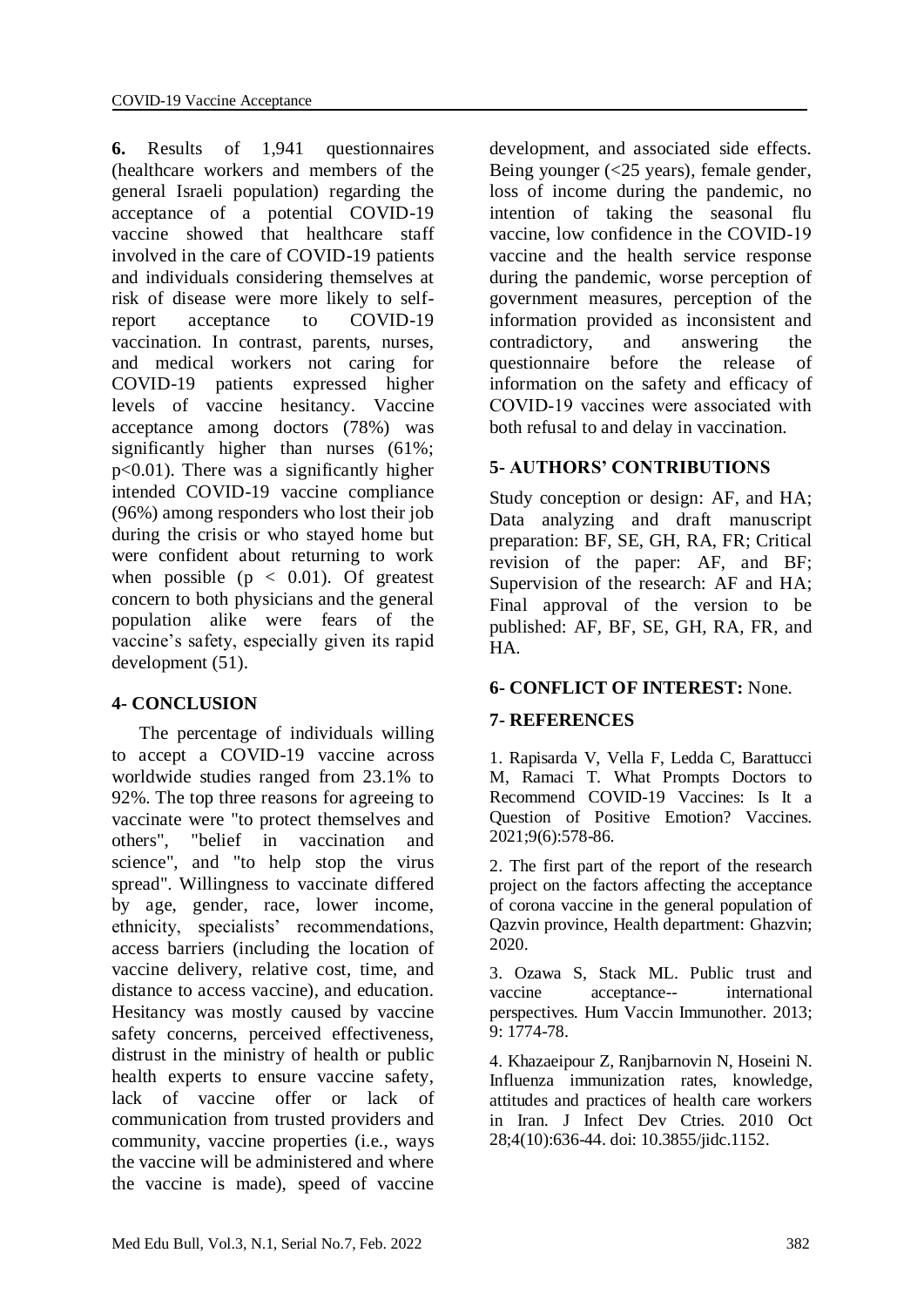5. Zahraei SM, Eshrati B, Gouya MM, Mohammadbeigi A, Kamran A. Is There Still an Immunity Gap in High-level National Immunization Coverage, Iran? Arch Iran Med. 2014; 17: 698-701.

6. Fontanet A, Cauchemez S. COVID-19 herd immunity: where are we? Nature Reviews Immunology. 2020; 20: 583- 84.

7. Anderson RM, Vegvari C, Truscott J, Collyer BS. Challenges in creating herd immunity to SARS-CoV-2 infection by mass vaccination. The Lancet. 2020; 396: 1614-16.

8. Gerussi V, Peghin M, Palese A, Bressan V, Visintini E, Bontempo G, et al. Vaccine hesitancy among Italian patients recovered from COVID-19 infection towards influenza and Sars-Cov-2 vaccination. Vaccines. 2021;9(2):172-180.

9. Grochowska M, Ratajczak A, Zdunek G, Adamiec A, Waszkiewicz P, Feleszko W. A Comparison of the Level of Acceptance and Hesitancy towards the Influenza Vaccine and the Forthcoming COVID-19 Vaccine in the Medical Community. Vaccines. 2021; 9 (5):475-484. doi:10.3390/vaccines9050475.

10. Jennings W, Stoker G, Bunting H, Valgarðsson VO, Gaskell J, Devine D,et al. Lack of Trust, Conspiracy Beliefs, and Social Media Use Predict COVID-19 Vaccine Hesitancy. Vaccines. 2021; 9 (6): 593-606. doi:10.3390/vaccines9060593.

11. Karlsson LC, Lewandowsky S, Antfolk J, Salo P, Lindfelt M, Oksanen T,et al. The association between vaccination confidence, vaccination behavior, and willingness to recommend vaccines among Finnish healthcare workers. PloS one. 2019;14(10):e0224330.

12. Muric G, Wu Y, Ferrara E. COVID-19 Vaccine Hesitancy on Social Media: Building a Public Twitter Dataset of Anti-vaccine Content, Vaccine Misinformation and Conspiracies. arXiv preprint arXiv:2105.05134. 2021.

13. Saleska JL, Choi KR. A behavioral economics perspective on the COVID-19 vaccine amid public mistrust. Translational behavioral medicine. 2021; 11(3):821-5.

14. Hatami S, Hatami N. The Role of Trust in Receiving or not Receiving COVID-19 Vaccine. J Mar Med. 2021; 3(4):20-7.

15. Salimi Y, Paykani T, Ahmadi S, Shirazikhah M, Almasi A, Biglarian A, et al . Covid-19 Vaccine Acceptance and Its Related Factors in the General Population of Tehran and Kermanshah. IRJE. 2021; 16 (5):1-9.

16. [Omid](https://www.sid.ir/en/journal/SearchPaper.aspx?writer=758000) Ali A, [Rahimi Kah Kashi S.](https://www.sid.ir/en/journal/SearchPaper.aspx?writer=980891) Estimating willingness to pay for the Covid-19 vaccine using the conditional valuation method. [PAYESH,](https://www.sid.ir/en/journal/JournalList.aspx?ID=270) [2021; 20\(2\);](https://www.sid.ir/en/journal/JournalListPaper.aspx?ID=312105) 223-36.

17. Factors affecting COVID-19 vaccination acceptance and uptake among the general public: a living behavioural science evidence synthesis (v1.0, Apr 30th, 2021). Jacob Crawshaw, Kristin Konnyu, Gisell Castillo, Zack van Allen, Jeremy Grimshaw, Justin Presseau. Vaccination Acceptance in the General Public: Living Behavioural Science Evidence Synthesis v1 (30/04/2021).

18. Kaplan RM, Milstein A. Influence of a COVID-19 vaccine's effectiveness and safety profile on vaccination acceptance. Proc Natl Acad Sci U S A. 2021;118(10):e2021726118. doi: 10.1073/pnas.2021726118.

19. Alfieri NL, Kusma JD, Heard-Garris N, Davis MM, Golbeck E, Barrera L, Macy ML. Parental COVID-19 vaccine hesitancy for children: vulnerability in an urban hotspot. BMC Public Health. 2021 Sep 13;21(1):1662. doi: 10.1186/s12889-021-11725-5.

20. Beleche T, Ruhter J, Kolbe A, Marus J, Bush L, Sommers B. COVID-19 Vaccine Hesitancy: Demographic Factors, Geographic Patterns, and Changes over Time. ISSUE BRIEF, May 2021.

21. Khai Hoan Tram, Sahar Saeed, Cory Bradley, Branson Fox, Ingrid Eshun-Wilson, Aaloke Mody, Elvin Geng, Deliberation, Dissent, and Distrust: Understanding Distinct Drivers of Coronavirus Disease 2019 Vaccine Hesitancy in the United States, Clinical Infectious Diseases, 2021;, ciab633, [https://doi.org/10.1093/cid/ciab633.](https://doi.org/10.1093/cid/ciab633)

22. Zobi IC, Hérault B. Ac ce pt an us cr ip Ac ce pt us cr t. 2018;6:1–32.

23. Tam CC, Qiao S, Li X. Factors associated with decision making on COVID-19 vaccine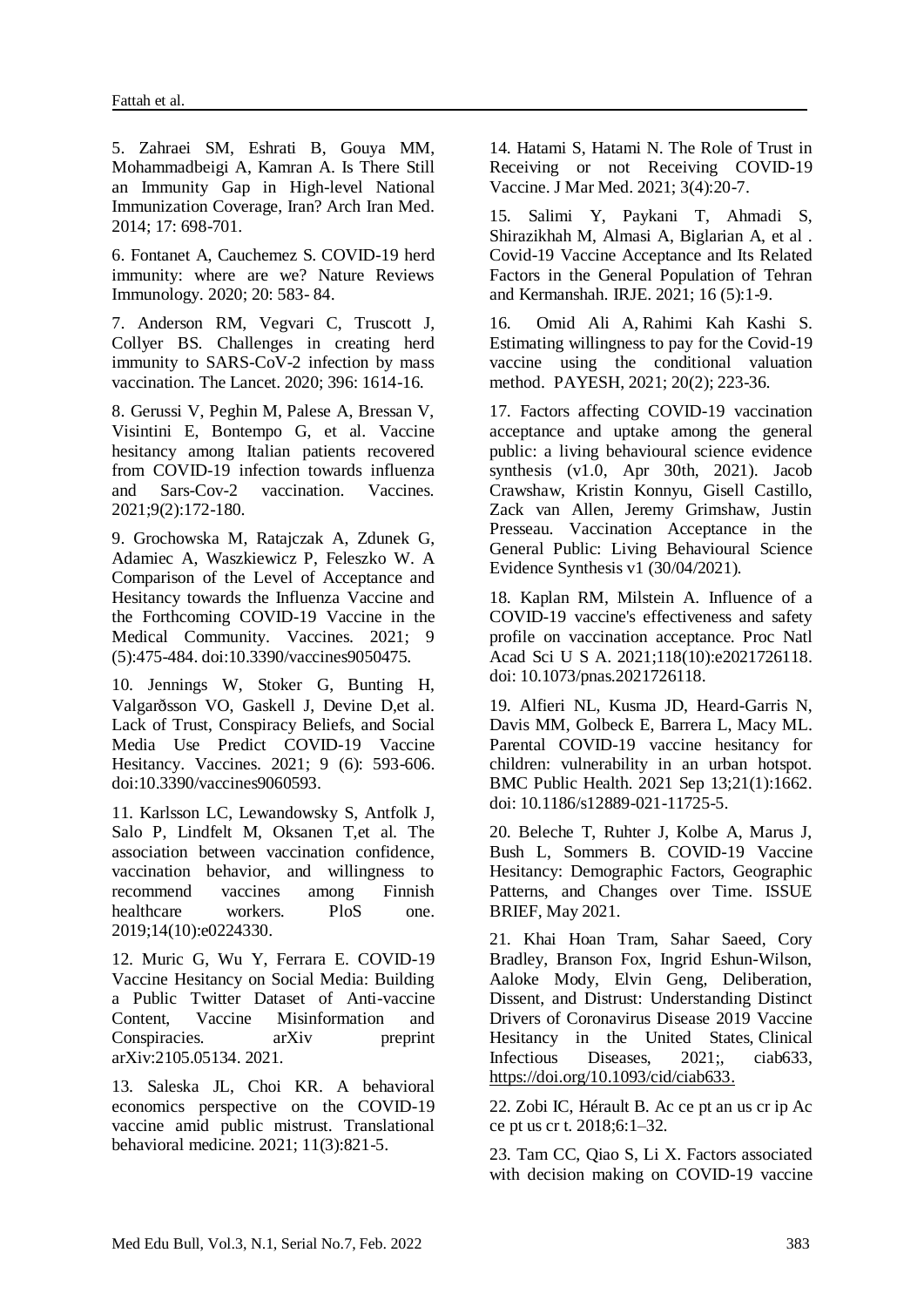acceptance among college students in South Carolina. Psychol Health Med. 2021 Sep 23:1- 12. doi: 10.1080/13548506.2021.1983185.

24. [Akif Sezerol](https://onlinelibrary.wiley.com/action/doSearch?ContribAuthorRaw=Akif+Sezerol%2C+Mehmet) M, [Taşçı](https://onlinelibrary.wiley.com/action/doSearch?ContribAuthorRaw=Ta%C5%9F%C3%A7%C4%B1%2C+Yusuf) Y, [Maral](https://onlinelibrary.wiley.com/action/doSearch?ContribAuthorRaw=Maral%2C+I%C5%9F%C4%B1l) I. COVID-19 vaccine hesitancy: A community-based research in Turkey. BJP, 2021; 75 (8): e14336.

25. Solís Arce JS, Warren SS, Meriggi NF, et al. COVID-19 vaccine acceptance and hesitancy in low- and middle-income countries. Nat Med 2021; 27:1385–94.

26. Dodd RH, Cvejic E, Bonner C, Pickles K, McCaffery K. Willingness to vaccinate against COVID-19 in Australia. Lancet Infect Dis 2020; published online June 30. https://doi.org/10.1016/S1473-3099(20)30559.

27. Weber RP. Content analysis. In: Basic content analysis, 2nd edn. Thousand Oaks, CA: Sage, 1990: 117–24.

28. Lin Y, Hu Z, Zhao Q, Alias H, Danaee M, Wong LP. Understanding COVID-19 vaccine demand and hesitancy: A nationwide online survey in China. PLoS Negl Trop Dis. 2020 Dec 17;14(12):e0008961. doi: 10.1371/journal.pntd.0008961.

29. Mills, M.C. et al. COVID-19 vaccine deployment: Behaviour, ethics, misinformation and policy strategies [online]. London: The Royal Society, 2020. [Viewed 14/12/2020].

30. Factors influencing COVID-19 vaccine uptake among minority ethnic groups. Available at: https://assets.publishing.service.gov.uk/govern ment/uploads/system. Published 15 January 2021.

31. Freeman D, Loe B, Chadwick A, Vaccari C, Waite F, Rosebrock L, Lambe S. COVID-19 vaccine hesitancy in the UK: The Oxford coronavirus explanations, attitudes, and narratives survey (Oceans) II. Psychological Medicine, 2020;1-15.

doi:10.1017/S0033291720005188.

32. Mills M, Rahal Ch, Brazel D, Yan J, Gieysztor S. COVID-19 vaccine deployment: Behaviour, ethics, misinformation and policy strategies, UK. Available at: https://www.comminit.com/content/covid-19 vaccine-deployment-behaviour-ethicsmisinformation-and-policy-strategies.

33. The Royal Society, The British Academy. COVID-19 vaccine deployment: Behaviour, ethics, misinformation and policy strategies, 2020 [Preprint].

34. Frank K, Arim R. Canadians' willingness to get a COVID-19 vaccine: Group differences and reasons for vaccine hesitancy, 2020. Catalogue no. 45280001. Available at: file:///C:/Users/saeidim911/Downloads/00043 eng.pdf.

35. AGNUS REID Institute. More Canadians willing to roll up their sleeves right away as national COVID-19 vaccine rollout begins - Angus Reid Institute [Internet]. 2020. Available at: http://angusreid.org/canadacovid-vaccine-december/.

36. Nazeem Muhajarine and Social Contours study team. Social Contours and COVID-19. Social Contours and COVID-19: Using metrics and data to guide pandemic response.

37. City of Calgary. 2021 Citizen Perspectives Survey Report - COVID-19 Snapshot 8.

38. Mondal Sh, Stalteri R, Goel V, Horton S, Puchalski Ritchie L, Muhajarine N, et al. CanCOVID Issue Note Determinants of COVID-19 vaccination hesitancy and ways to improve vaccine acceptance and confidence.

39. Taylor S, Landry CA, Paluszek MM, Groenewoud R, Rachor GS, Asmundson GJG. A Proactive Approach for Managing COVID-19: The Importance of Understanding the Motivational Roots of Vaccination Hesitancy for SARS-CoV2. Frontiers in Psychology. 2020;11(October):1–5.

40. Rizwan W, Rana M, Bukhari M, Mushtaq A, Sadiq M. Reasons of Vaccine Hesitancy among Pakistanis with Available COVID-19 Vaccine: The Next Challenge in the Fight against COVID-19. Natural Science, 2021;13, 211-17. doi: [10.4236/ns.2021.136018.](https://doi.org/10.4236/ns.2021.136018)

41. Verger P, Scronias D, Dauby N, Adedzi KA, Gobert C, Bergeat M, et al. Attitudes of healthcare workers towards COVID-19 vaccination: a survey in France and Frenchspeaking parts of Belgium and Canada, 2020. Euro surveillance : bulletin Europeen sur les maladies transmissibles = European communicable disease bulletin [Internet]. 2021; 26(3):1–8. Available at: